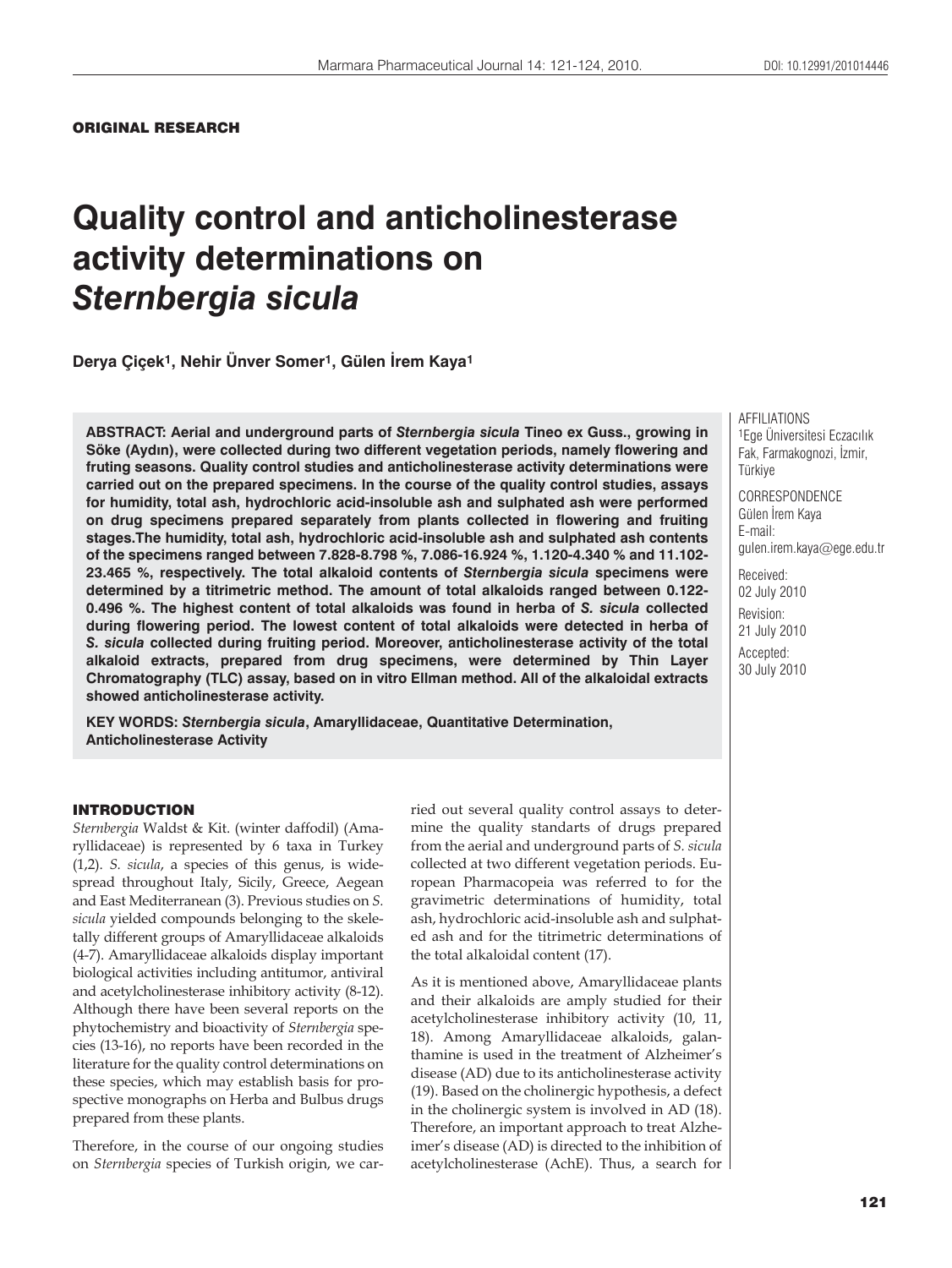

FIGURE 1: Acetylcholinesterase inhibitory activity of alkaloidal extracts of *Sternbergia sicula*. G: Galanthamine, 1: Bulbus/flowering, 2: Herba/flowering, 3: Herba/ fruiting, 4: Bulbus/fruiting

AchE inhibitors from plants including Amaryllidaceae species has gained importance in the last decade. In this context, alkaloidal extracts prepared from the aerial and underground parts of *Sternbergia sicula*, collected at two different vegetation periods were screened for their AchE inhibitory activity by using a thin layer chromatography (TLC) assay based on Ellman's method (20) which is a quite simple and also effective method to identify active extracts and/or compounds.

#### MATERIALS AND METHODS *Plant Material*

*S. sicula* was collected from Söke (Aydın) during flowering and fruiting seasons in November 2007 and March 2008, respectively. The plant was identified by Prof. M. Ali Önür from the Department of Pharmacognosy, Faculty of Pharmacy, Ege University, Izmir (Turkey). Voucher samples of *S. sicula* (No. 1388, 1389) are deposited in the Herbarium of the Department of Pharmacognosy, Faculty of Pharmacy, Ege University.

Aerial and underground parts collected during two different vegetation periods, were separated, cut into moderately small pieces and dried in shadow at room temperature.

## *Humidity, Total Ash, Hydrochloric Acid-Insoluble Ash, Sulphated Ash and Total Alkaloid Content Determinations*  European Pharmacopeia was referred to for the gravimetric

assays of humidity, total ash, hydrochloric acid-insoluble ash

and sulphated ash. The total alkaloid content of each specimen was evaluated by using a titrimetric method cited in European Pharmacopeia for various alkaloid-containing drugs (17).

#### *Alkaloid Extraction*

6 g of accurately weighed powdered plant material was macerated with 100 mL EtOH for 24 hours, and then extracted further with EtOH until no positive reaction is observed with the Dragendorff and Mayer reagents (17)**.** After evaporation of the solvent, the residue was dissolved in 50 ml portions of 1 % aqueous hydrochloric acid (250 mL in total) and filtered. Combined acidic filtrates were washed with 3x100 mL petroleum ether (40-60˚), made alkaline with 26 % ammonium hydroxide (pH 9-10) and extracted with 6x100 mL chloroform until the organic solvent displayed no positive reaction with Dragendorff and Mayer reagents. The combined chloroform extracts were then dried over anhydrous  $Na<sub>2</sub>SO<sub>4</sub>$ , filtered, and the organic solvent distilled in vacuo to afford the alkaloidal extract.  $0.02$  N H<sub>2</sub>SO<sub>4</sub> solution was added to this extract and kept on water bath (50-60˚C) until the extract was completely dissolved. Then three drops of methyl red reagent (17) was added and the solution was titrated with 0.02 N NaOH. The procedure was carried out in a series of three parallel experiments. The mean results are given in Table 1.

## *Chemicals*

Acetylthiocholine iodide (ATCI), Acetylcholinesterase enzyme (AChE) Type VI-S: From Electric Eel, 5,5-dithiobis [2-nitrobenzoic acid] (DTNB) were obtained from Sigma. Tris-HCl was purchased from Merck. Galanthamine was isolated from several Amaryllidaceae species in our laboratory and authenticated by means of spectral analysis (UV, IR, MS, NMR) (21). The other reagents were of analytical grade.

## Acetylcholinesterase Inhibitory Activity Determinations

TLC assay combined with bioactivity staining for AChE inhibition was modified from a previous study (18). A 2.5 mm Silica gel plate  $F_{254}$  (0.2 mm, Aluminium sheet, Merck) was used as a stationary phase. The plant extract (10 mg/ml) and galanthamine (1.5 mg/ml) dissolved in chloroform-methanol (8:2), were spotted on the TLC plate and it is developed in the mobile phase benzene-chloroform-methanol-ammonium hydroxide (26 %) 8:9:3:2 drops  $(v/v/v)$ . After the plate was dried at room temperature, it was sprayed with 1mM ATCI and 1mM DTNB in Tris-HCl, pH:8, and upon 3-5 minutes drying, the plate was sprayed with 3 Unit/ml AChE in Tris-HCl, pH:8. After 20 minutes a yellow background appeared; occurrence of white spots indicated positive reaction.

## RESULTS AND DISCUSSION

In the course of the studies on quality control, humidity, total ash, hydrochloric acid- insoluble ash and sulphated ash were determined for drug specimens prepared separately from plants in flowering and fruiting periods.

The results of the humidity, total ash, hydrochloric acid-insoluble ash and sulphated ash assays suggested that it was appropriate to include these criteria in a prospective monograph on Herba and Bulbus drugs that would be prepared from this plant, and the present findings might be utilized in the establishment of standard values during the elaboration of these monographs (Table 1).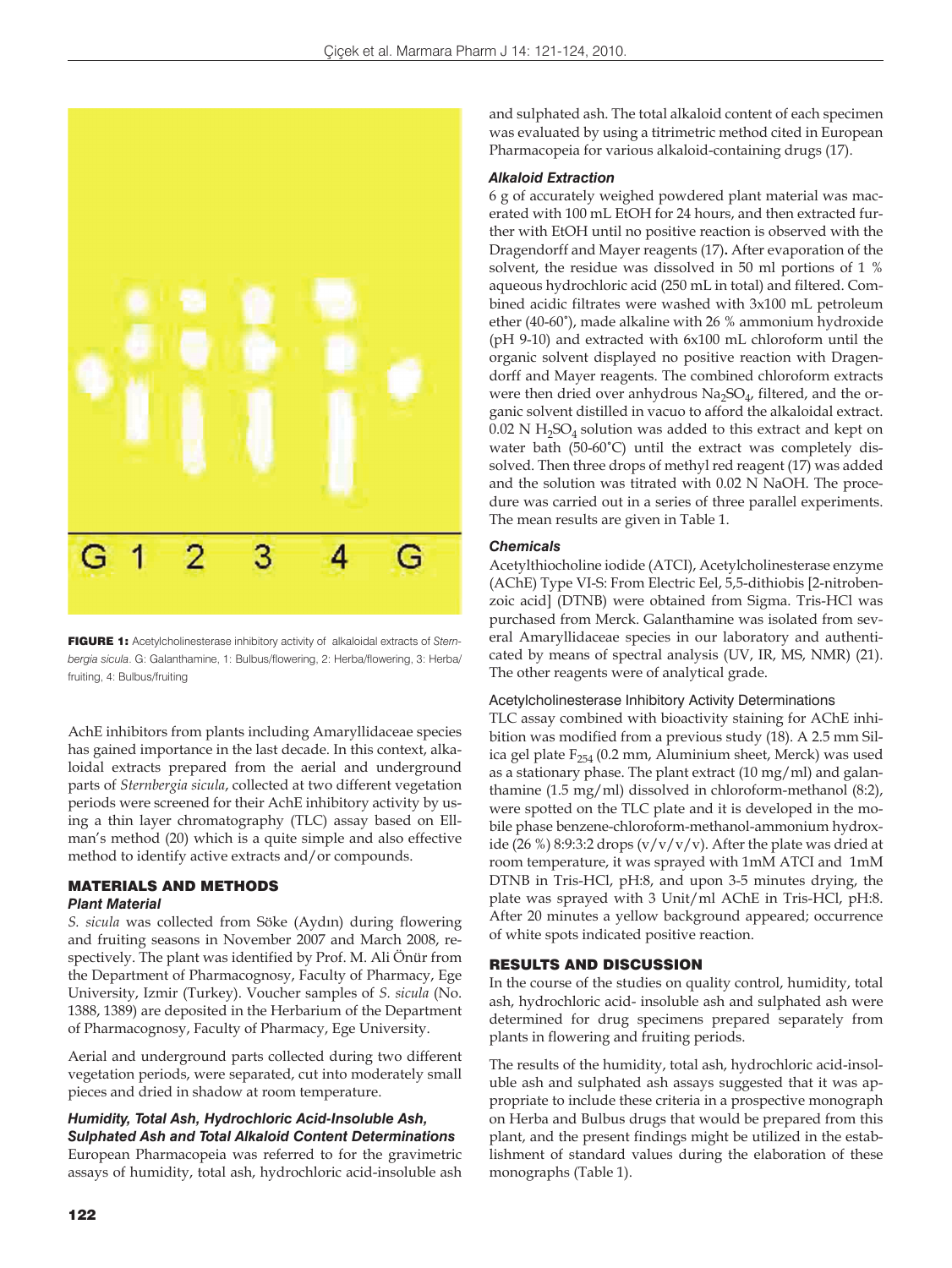| Specimen*      | Humidity (%)§ | Total Ash (%)§ | <b>Hydrochloric Acid-</b><br>Insoluble Ash (%)§ | Sulphated Ash (%)§ | Total Alkaloids (%)§ |
|----------------|---------------|----------------|-------------------------------------------------|--------------------|----------------------|
|                | 8.480         | 14.054         | 3.113                                           | 23.465             | 0.308                |
|                | ± 0.088       | ± 0.201        | ± 0.092                                         | ± 0.263            | ± 0.011              |
| 2              | 7.828         | 9.280          | 1.120                                           | 15.117             | 0.496                |
|                | ± 0.084       | ± 0.057        | ± 0.103                                         | ± 0.120            | ± 0.012              |
| 3              | 8.798         | 16.924         | 4.340                                           | 21.225             | 0.122                |
|                | ± 0,067       | ± 0.074        | ± 0.237                                         | ± 0.211            | ± 0.011              |
| $\overline{4}$ | 8.742         | 7.086          | 2.659                                           | 11.102             | 0.236                |
|                | ± 0,156       | $\pm$ 0.038    | ± 0.091                                         | ± 0.069            | ± 0.007              |

\*1: Bulbus/flowering; 2: Herba /flowering; 3: Herba/fruiting; 4: Bulbus/fruiting

§ Mean Results ± Standart Deviations

Total alkaloidal content may be used for the evaluation of the quality of *Sternbergia sicula.* The total alkaloids ranged between 0.122-0.496 % and revealed that maximum values were found in herba of *Sternbergia sicula* which was collected during flowering season, whereas herba of *Sternbergia sicula* collected in fruting season displayed minimum values (Table 1). There are only a few reports concerning the quantification of total alkaloids in *Sternbergia* species (22). However, there is no record in the literature on the quantification of total alkaloids in *Sternbergia sicula*. Previously, the content of galanthamine, or other alkaloids and the amount of total bases obtained during the isolation studies carried out on some *Sternbergia* species, have been reported.(23, 24). A detailed literature search reveals that lycorine is the most quantified alkaloid in *Sternbergia* species (25, 26). Recently, we have quantitatively determined the content of lycorine in several Amaryllidaceae species including *S. sicula* by HPLC-DAD analysis (27).

In addition to quality control and total alkaloid determinations, anticholinesterase activity of the total alkaloidal extracts prepared from drug specimens were screened by using in *vitro* Ellman method. The presence of anticholinesterase activity was determined by the formation of well defined white spots made visible by spraying with DTNB/ATCI reagent followed by AchE spray, which gave a yellow background. This assay is a qualitative method for the determination of active extracts

and known compounds. All of the alkaloidal extracts prepared from *S. sicula* displayed anticholinesterase activity (Figure 1).

Previously, during the course of HPLC studies we carried out on this plant, we have not found galanthamine *in S. sicula*. (28). Therefore, the results of the present study indicate that the alkaloidal extracts prepared from the aerial parts and bulbs of *S. sicula* collected during different vegetation periods, contain alkaloids with anticholinesterase activity other than galanthamine. Moreover, in the literature the very well documentation of the anticholinesterase activity (18, 29) of some of the alkaloids found in *Sternbergia* species (4-7) supports this finding.

#### ACKNOWLEDGEMENTS

This work was supported by the Research Fund of Ege University.

Project Number: 09/ECZ/009

#### REFERENCES

- 1. Mathew B, *Sternbergia* In: Flora of Turkey and the East Aegean Islands. Ed: Davis PH, Edinburgh University Press, Edinburgh. 1984, vol. 8, pp. 360-364.
- 2. Duman H, Koyuncu M, Ünal F. The Genus *Sternbergia* Waldst. Kit. (Amaryllidaceae) in Turkey. The Karaca Arboretum Magazine. 6(3): 115-130, 2002.

# *Sternbergia sicula* **üzerinde kalite kontrol ve antikolinesteraz aktivite tayin çalışmaları**

**ÖZET: Söke (Aydın)'de yabani olarak yetişen** *Sternbergia sicula* **Tineo ex Guss. bitkisinin toprak üstü ve toprak altı kısımları çiçekli ve meyveli dönem olmak üzere iki farklı vejetasyon zamanında toplanmıştır. Hazırlanan örnekler üzerinde kalite kontrol çalışmaları ve antikolinesteraz aktivite tayini yapılmıştır. Kalite kontrol çalışmalarının yapıldığı araştırmada, çiçekli ve meyveli vejetasyon dönemlerindeki bitkilerden ayrı ayrı hazırlanan drog örneklerinde nem, total kül, hidroklorik asitte çözünmeyen kül ve sülfat külü deneyleri gerçekleştirilmiştir. Drog örneklerindeki nem, total kül, hidroklorik asitte çözünmeyen kül ve sülfat külü miktarlarının sırasıyla % 7.828-8.798, % 7.086-16.924, %1.120- 4.340 ve %11.102-23.465 aralığında değiştiği bulunmuştur. Total alkaloit miktar tayini için, titrimetrik esaslı bir yöntem kullanılmıştır. Total alkaloit miktarı %0.122-0.496 arasında değişmektedir. En yüksek total alkaloit miktarı çiçekli dönemde toplanan toprak üstü kısımlarında bulunmuştur. En düşük total alkaloit miktarı ise meyveli dönemde toplanan toprak üstü kısımlarında saptanmıştır. Bunlara ilaveten, drog örneklerinden hazırlanan total alkaloit ekstrelerinin antikolinesteraz aktiviteleri in vitro Ellman yöntemine dayalı İnce Tabaka Kromatografisi (İ.T.K.) deneyi kullanılarak saptanmıştır. Tüm alkaloit ekstreleri antikolinesteraz aktivite göstermiştir.**

**ANAHTAR KELİMELER:** *Sternbergia sicula***, Amaryllidaceae, Miktar Tayini, Antikolinesteraz Aktivite**